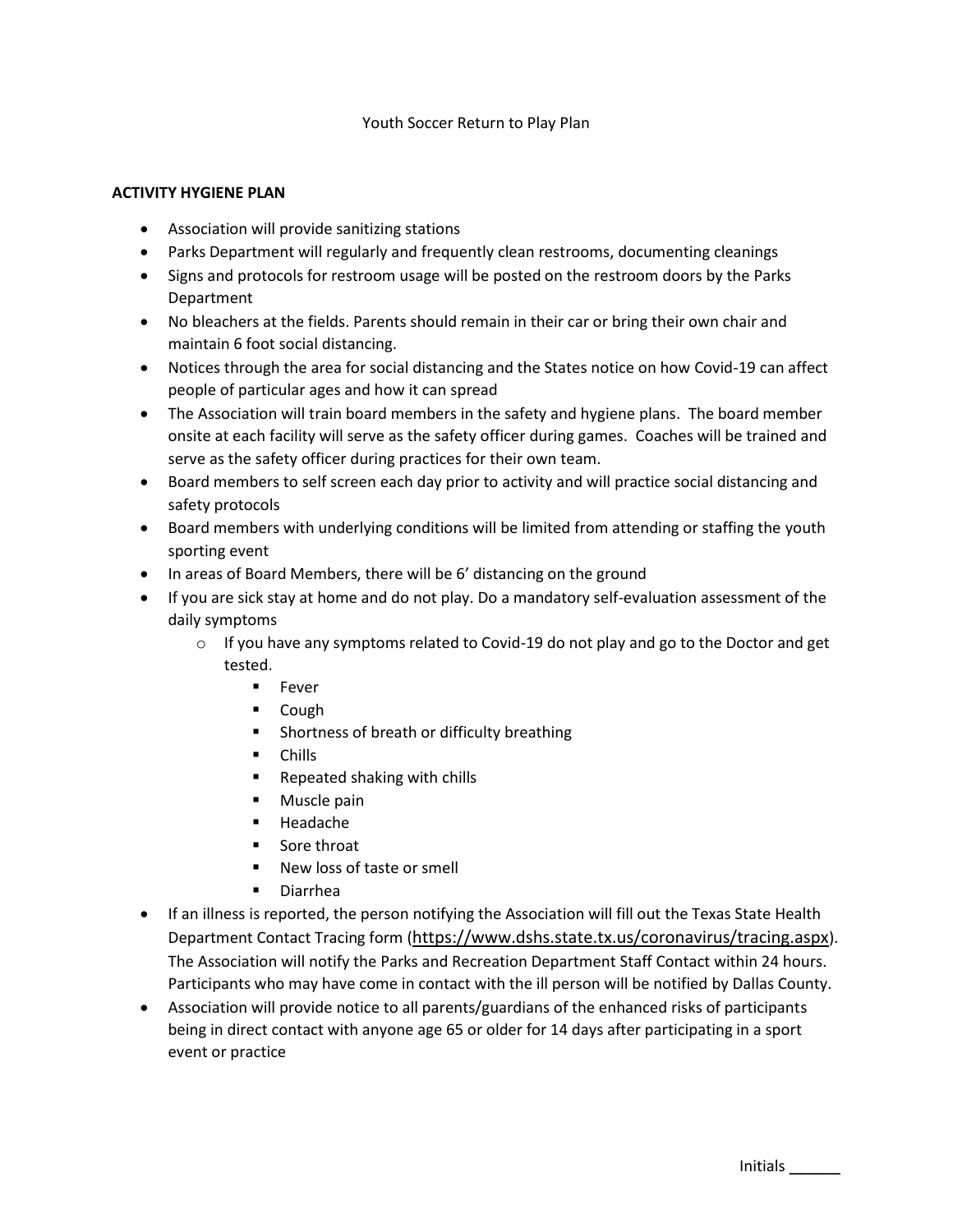• When you go home from the game you should immediately wash your hands or take a shower, and you should sterilize all of your equipment, including washing your shirt and pants. We also recommend that you clean your shoes after each game.

# **PLAYER/TEAM HYGIENE PLAN**

- Teams will be given the state and Association checklist for required items, to include:
	- o Players to be screened by parent at home prior to arriving at facility
	- $\circ$  Parents to acknowledge that their player has no symptoms by arriving at facility
	- o Parents to check temperatures of their player prior to attending each day
	- $\circ$  Parents to notify the association immediately of any player or family member in the same household of becoming ill
	- o Parents will be responsible to ensure their child is using sanitizers before and after each practice, game or team gathering
- Teams should not mix before or after the sporting event
- No team meetings will be allowed after practices/games and must refrain from gathering in groups
- All scores will be submitted by the referee to the association. The Association will take the score sheet with gloves on and take a picture of the sheet. Score sheets will be recorded and trashed immediately.
- Any players not feeling well must be reported to the Association. The player and the family are to go home and observe the detailed protocols from the CDC and local health authorities
- When you go home you should immediately wash your hands and that you sterilize all of your equipment, including washing your uniform and pants. We also recommend that you clean your shoes after each game.

## **CONCESSION HYGIENE PLAN**

- Provide condiments or flatware only in single use, individually-wrapped items, and provide condiments only upon request.
- Have employees and contractors follow proper food-handling protocols.
- Disinfect any items that come into contact with customers.
- Contactless payment is encouraged. Where not available, contact should be minimized. Any concession worker accepting cash will wear gloves.
- It is encouraged that concession employees wear gloves and masks when possible.
- Concessions will be trained on the safety protocols by the Association.
- When you go home immediately wash your hands and sterilize all of your articles/possessions taken to the field with you. We also recommend that you clean your shoes after the game.

## **ACTIVITY PLAN FOR FIELD OF PLAY**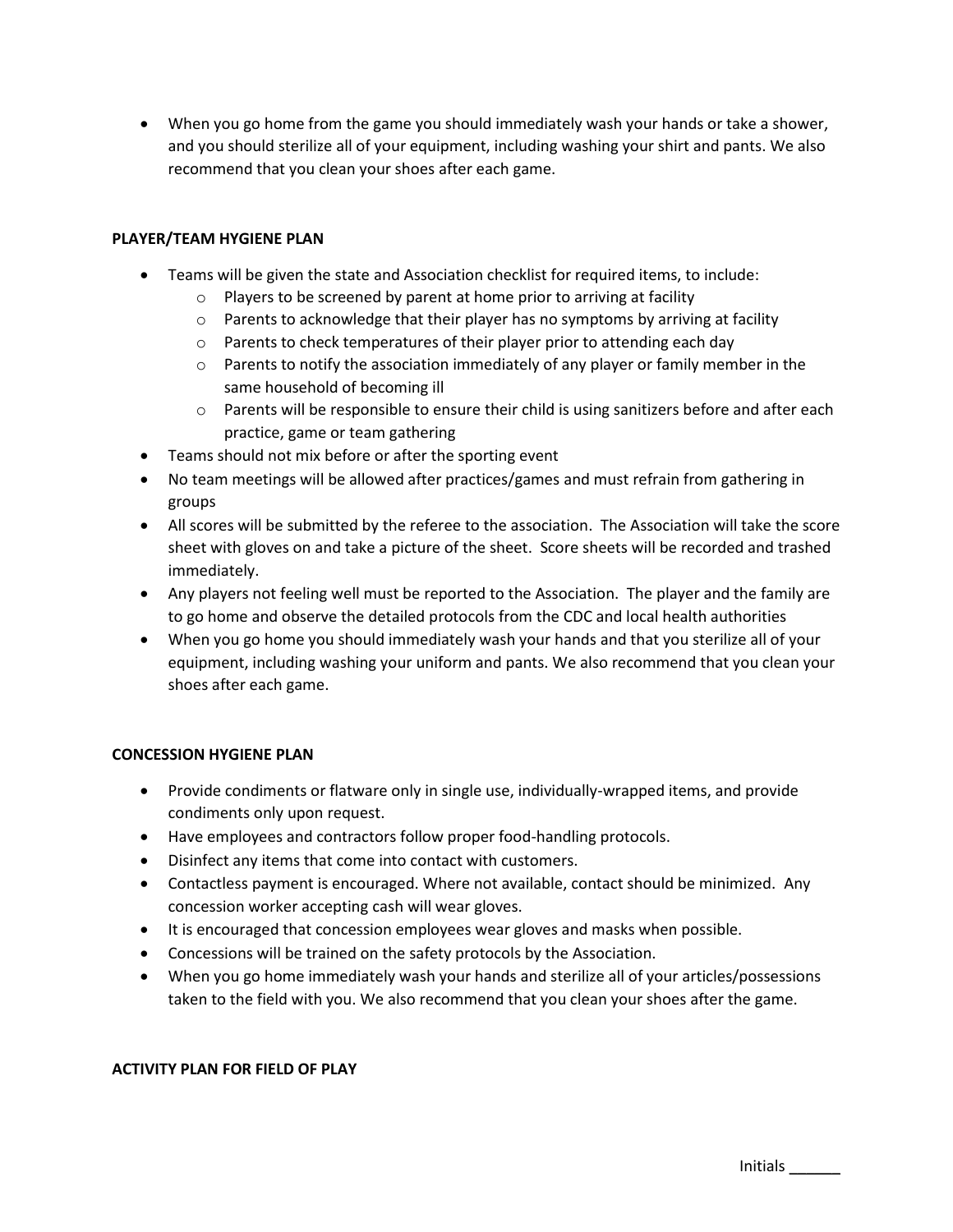- Teams are required to clean their team bench area of all trash and other items after each game, and to wipe down (clean) hard surfaces such as the bench, etc.
- Upon arriving at a team bench for the first time, teams are to disinfect hard surface areas (bench, etc.).
- Parents are to supply their players with antibacterial wipes and hand sanitizer for disinfecting and cleaning hands between innings/quarters/periods
- No sharing of equipment will be allowed
- No sunflower seeds, gum or spitting
- Association will supply safety officers to help in guideline understanding and implementation
- No sharing of water or drinks
- No high fives or handshaking before or after the games, but teams must still show sportsmanship
- Teams shall break up into individual stations whenever possible to work on skills versus group practices
- Teams should consider scrimmaging within their own team versus playing other teams
- Half time meetings shall be conducted, but players and coaches must be socially distanced 6 feet apart.
- Coaches, team moms and umpires should maintain 6 foot social distancing from players, coaches, team moms and other umpires or it is recommended to wear a mask if possible

## **SPECTATOR PLAN**

- Meets or exceeds minimum standards health protocols provided by the Texas Department of Health and Human Services
- Families are to only have 1 responsible adult in attendance with players
- No gatherings of 10 or more in an area
- No bleachers at the fields. Parents should remain in their car or bring their own chair and maintain 6 foot social distancing.
- No high fives or handshakes
- Once the game or practice is over please evacuate the area in a timely manner for the next team to set up
- Teams and parents waiting for their game/practice will observe until the previous team has evacuated the area
- People that are at high risk according the CDC Guidelines should not attend the game/practice
- Spectators are advised to wear a mask and face protection at all times
- Kids are encouraged to not congregate at the playgrounds and should maintain social distancing and wash or sanitize their hands after playing.
- When you go home immediately wash your hands and sterilize all of your articles/possessions taken to the field with you. We also recommend that you clean your shoes after the game.